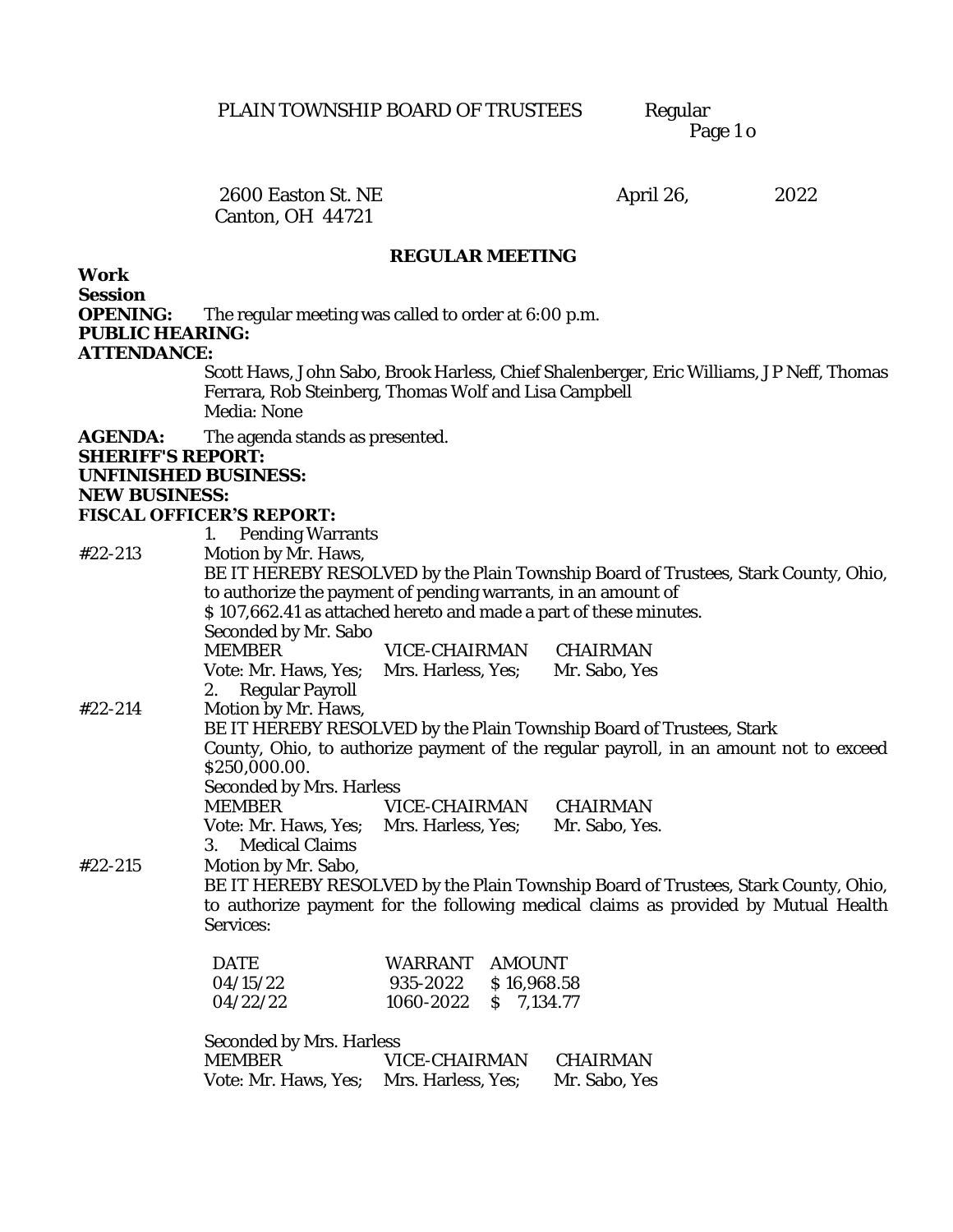Page 2 o

Canton, OH 44721

2600 Easton St. NE April 26, 2022

4. Investment Report

5. OTARMA Renewal

#22-216 Motion by Mr. Haws.

WHEREAS, Plain Township Board of Trustees, Stark County, Ohio has property, casualty and vehicle insurance with Ohio Township Association Risk Management Authority (OTARMA);

AND WHEREAS, OTARMA is offering a CDL and MVR credit to Plain Township in the amount of \$400.00 and \$530.00 respectively;

BE IT HEREBY RESOLVED by the Plain Township Board of Trustees, Stark County, Ohio to accept OTARMA Insurance renewal rates for Plain Township's Property, Casualty and Vehicle Insurance package with a \$7,000,000 Liability Limit for the period of May 5, 2022 through May 4, 2023 in the amount of \$130,525.00 with options of

\_\_\_ a \$8,000,000 Liability Limit for \$994 additional for a total cost of \$131,519.00 or

\_\_\_ a \$9,000,000 Liability Limit for \$1,988 additional for a total cost of \$132,513.00 or

\_X\_ a \$10,000,000 Liability Limit for \$2,982 additional for a total cost of \$133,507.00

AND BE IT FURTHER RESOLVED to authorize payment to OTARMA % OTARMA Service Center – 315 S. Kalamazoo Mall, Kalamazoo, MI 49007 to be distributed as follows:

| Administration -    | 14.4% - Code 1000-110-381-0000 |
|---------------------|--------------------------------|
| Road Department -   | 28.9% - Code 2031-330-381-0000 |
| Fire Department -   | 37.2% - Code 2111-220-381-0000 |
| Park Department -   | 9.7% - Code 2901-610-381-0000  |
| Police Department - | 8.4% - Code 2081-210-381-0000  |
| Zoning Department-  | 1.4% - Code 2181-130-381-0000  |

Seconded by Mr. Sabo

| MEMBER                                  | VICE-CHAIRMAN | CHAIRMAN      |
|-----------------------------------------|---------------|---------------|
| Vote: Mr. Haws, Yes; Mrs. Harless, Yes; |               | Mr. Sabo, Yes |
| 6. Transfer of Funds                    |               |               |

#22-217 Motion by Mr. Haws.

BE IT HEREBY RESOLVED by the Plain Township Board of Trustees, Stark County, Ohio to authorize the following transfer of funds:

FROM TO TO AMOUNT

Parks

2171-760-730-0000 Imp. Of Sites 2171-610-314-0000 Auditor fees \$20,000.00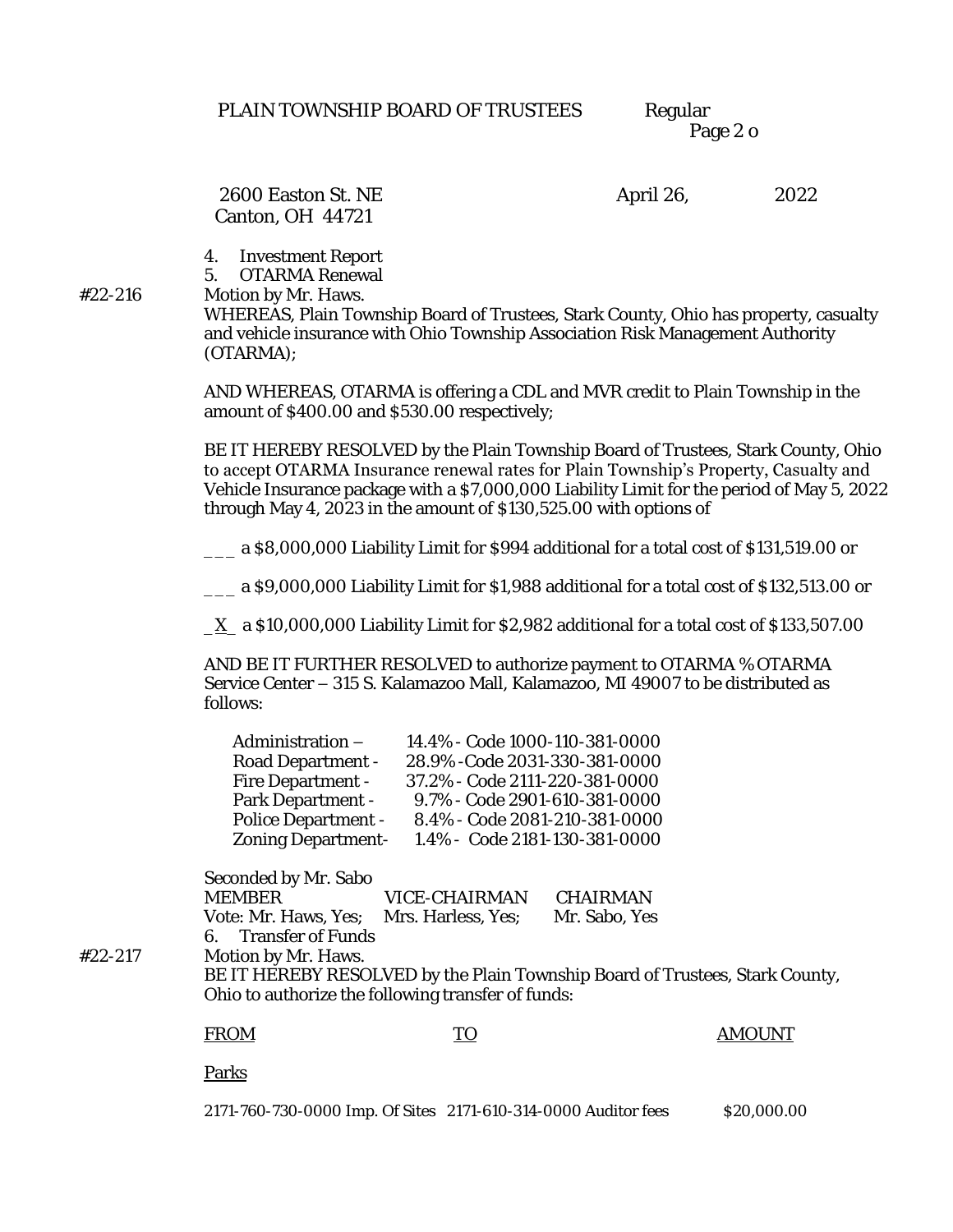PLAIN TOWNSHIP BOARD OF TRUSTEES

Regular<br>Page 3 o

|                  | 2600 Easton St. NE<br>Canton, OH 44721                                                                                                                         |                                                                                | April 26,                      | 2022                                                                                                                                                                                                                                                                                                                                                                                |
|------------------|----------------------------------------------------------------------------------------------------------------------------------------------------------------|--------------------------------------------------------------------------------|--------------------------------|-------------------------------------------------------------------------------------------------------------------------------------------------------------------------------------------------------------------------------------------------------------------------------------------------------------------------------------------------------------------------------------|
|                  | <b>Special Assessments</b><br>2401-310-360-0000 Contracts                                                                                                      |                                                                                | 2401-610-314-0000 Auditor fees | \$2,000.00                                                                                                                                                                                                                                                                                                                                                                          |
| #22-218          | Seconded by Mrs. Harless<br><b>MEMBER</b><br>Vote: Mr. Haws, Yes; Mrs. Harless, Yes;<br>$\frac{1}{2}$<br><b>EMS Refunds</b><br>8.<br>Motion by Mr. Sabo.       | VICE-CHAIRMAN<br>Liquor License for DBA Market Quick Stop                      | CHAIRMAN<br>Mr. Sabo, Yes      |                                                                                                                                                                                                                                                                                                                                                                                     |
|                  | to authorize a refund as follows for overpayments for Emergency Medical Services as                                                                            |                                                                                |                                | BE IT HEREBY RESOLVED by the Plain Township Board of Trustees, Stark County, Ohio                                                                                                                                                                                                                                                                                                   |
|                  | requested by Ohio Billing Inc.:<br>PAYABLE TO                                                                                                                  |                                                                                |                                | <b>AMOUNT</b>                                                                                                                                                                                                                                                                                                                                                                       |
|                  | Amerigroup                                                                                                                                                     |                                                                                |                                | \$103.69                                                                                                                                                                                                                                                                                                                                                                            |
|                  |                                                                                                                                                                |                                                                                | Total                          | \$103.69                                                                                                                                                                                                                                                                                                                                                                            |
|                  | Seconded by Mr. Haws<br><b>MEMBER</b><br>Vote: Mr. Haws, Yes; Mrs. Harless, Yes; Mr. Sabo, Yes<br>9. Liquor License for DBA Maisanos Little Italian Kitchen    | VICE-CHAIRMAN                                                                  | CHAIRMAN                       |                                                                                                                                                                                                                                                                                                                                                                                     |
| ADMINISTRATOR:   | $1_{\cdot}$<br>Project                                                                                                                                         | Payment to Wood and Bricks, LLC for Materials and installation for the Gateway |                                |                                                                                                                                                                                                                                                                                                                                                                                     |
| #22-219          | Motion by Mr. Haws.<br>to be paid from fund #1000-760-730-0000.<br>Seconded by Mrs. Harless                                                                    |                                                                                |                                | BE IT HEREBY RESOLVED by the Plain Township Board of Trustees, Stark County, Ohio<br>to authorize payment to Wood and Bricks, LLC, for the installation of (3) Pillars to be<br>installed in 2022, for Gateway Identification Measures, indicating entering into Plain<br>Township accordance with the Mini Master Plan, in the amount not to exceed, \$18,000.00                   |
|                  | <b>MEMBER</b><br>Vote: Mr. Haws, Yes; Mrs. Harless, Yes;                                                                                                       | VICE-CHAIRMAN                                                                  | CHAIRMAN<br>Mr. Sabo, Yes      |                                                                                                                                                                                                                                                                                                                                                                                     |
| FIRE DEPARTMENT: | <b>HRSA Provider Relief Fund</b><br>1.<br>2.                                                                                                                   | Classical Construction Change order                                            |                                |                                                                                                                                                                                                                                                                                                                                                                                     |
| #22-220          | Motion by Mr. Haws.<br>Account #4907-760-720-0000. See attached quote.<br>Seconded by Mrs. Harless<br><b>MEMBER</b><br>Vote: Mr. Haws, Yes; Mrs. Harless, Yes; | VICE-CHAIRMAN                                                                  | CHAIRMAN<br>Mr. Sabo, Yes      | BE IT HEREBY RESOLVED by the Plain Township Board of Trustees, Stark County, Ohio<br>to agree to the change order #1 from Classical Construction on April 20, 2022 for an increase<br>in the contract sum for pipe and supplies for the sprinkler system and brick for the front of<br>the building at 2855 Easton St. NE., in the amount not to exceed \$8,627.15 to be taken from |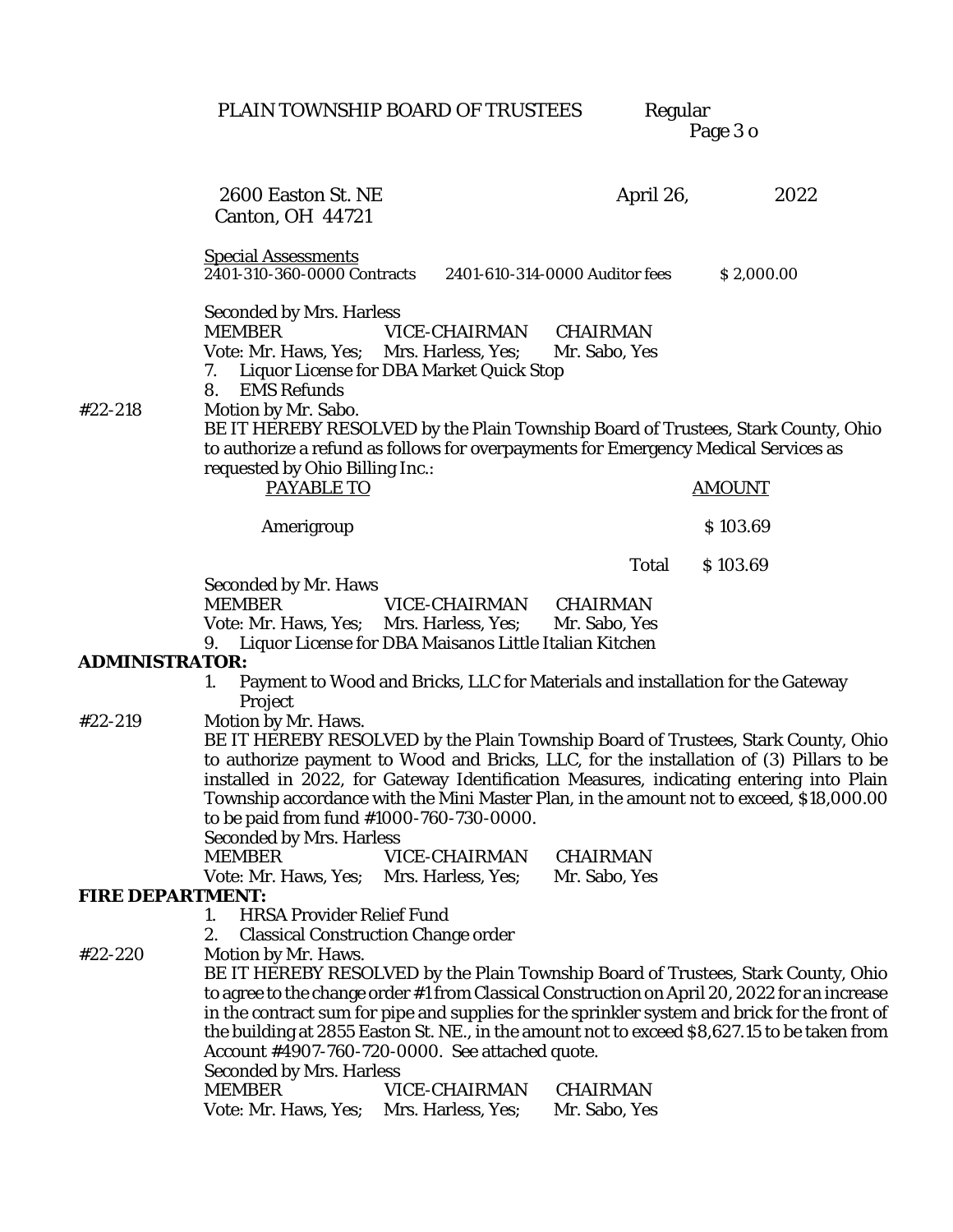PLAIN TOWNSHIP BOARD OF TRUSTEES

Regular<br>Page 4 o

|                  | 2600 Easton St. NE<br>Canton, OH 44721                                                                           |                                                            | April 26,                                                                                                                                                                                                                                                                                                                                                                   | 2022 |
|------------------|------------------------------------------------------------------------------------------------------------------|------------------------------------------------------------|-----------------------------------------------------------------------------------------------------------------------------------------------------------------------------------------------------------------------------------------------------------------------------------------------------------------------------------------------------------------------------|------|
| #22-221          | 3.<br>Motion by Mr. Haws.<br>to be taken from fund #2281-230-360-0000.<br>Seconded by Mr. Sabo                   | Stryker Medical, Inc. Maintenance Contract for Power Loads | BE IT HEREBY RESOLVED by the Plain Township Board of Trustees, Stark County, Ohio<br>to authorize the approval of payment to Stryker Medical, Inc. for the maintenance contract<br>for 2 Power-LOAD Systems per the attach ed quote, in the amount not to exceed \$10,000.80                                                                                                |      |
| #22-222          | <b>MEMBER</b><br>Vote: Mr. Haws, Yes; Mrs. Harless, Yes; Mr. Sabo, Yes<br>of Turnout Gear<br>Motion by Mr. Sabo. | VICE-CHAIRMAN                                              | CHAIRMAN<br>Maintenance Contract with Turnouts, LLC for Advanced Gear Cleaning & Inspections                                                                                                                                                                                                                                                                                |      |
|                  | Seconded by Mr. Haws<br><b>MEMBER</b>                                                                            | VICE-CHAIRMAN                                              | BE IT HEREBY RESOLVED by the Plain Township Board of Trustees, Stark County, Ohio<br>to authorize the approval of payment to Turnouts, LLC. For the maintenance contract for<br>the advanced gear cleaning and inspection of Turnout Gear, per the attached quote, in the<br>amount not to exceed \$5,580.00 annually to be taken from fund #2111-220-599-0000.<br>CHAIRMAN |      |
| ROAD DEPARTMENT: | Vote: Mr. Haws, Yes; Mrs. Harless, Yes;                                                                          |                                                            | Mr. Sabo, Yes                                                                                                                                                                                                                                                                                                                                                               |      |
|                  | 1. List Road Material Bids                                                                                       |                                                            |                                                                                                                                                                                                                                                                                                                                                                             |      |
| #22-223          | Motion by Mr. Haws,<br>Seconded by Mrs. Harless                                                                  |                                                            | List Bids-2022-2023 Road Materials. Bids received from the following companies: SHELLY<br>MATERIALS, NORTHSTAR ASPHALT, OSTER SAND & GRAVEL, MASSILLON<br>ASPHALT, HEI-WAY LLC, ALLIED CORP. Attached to and made part of these minutes.                                                                                                                                    |      |
|                  | <b>MEMBER</b><br>Vote: Mr. Haws, Yes; Mrs. Harless, Yes;<br>2. Award Road Material Bids                          | VICE-CHAIRMAN                                              | CHAIRMAN<br>Mr. Sabo, Yes                                                                                                                                                                                                                                                                                                                                                   |      |
| #22-224          | Motion by Mr. Sabo,<br>bids received; and                                                                        |                                                            | WHEREAS, the Plain Township Board of Trustees Invitation for Bids indicated that both<br>price and the proximity of bidder's premises were to be considered in the evaluation of the                                                                                                                                                                                        |      |
|                  | loaded in township trucks at bidder's place of business;                                                         |                                                            | WHEREAS, in making its determination as to the best interests of the Township, the Plain<br>Township Board of Trustees has properly considered its costs associated with material<br>NOW, THEREFORE, BE IT HEREBY RESOLVED by the Plain Township Board of Trustees,                                                                                                         |      |
|                  | <b>GRAVEL;</b>                                                                                                   |                                                            | Stark County, Ohio to award the 2022-2023 Road Materials Contracts as follows:<br><b>LOADED IN TOWNSHIP TRUCKS AT BIDDER'S PLACE OF BUSINESS:</b>                                                                                                                                                                                                                           |      |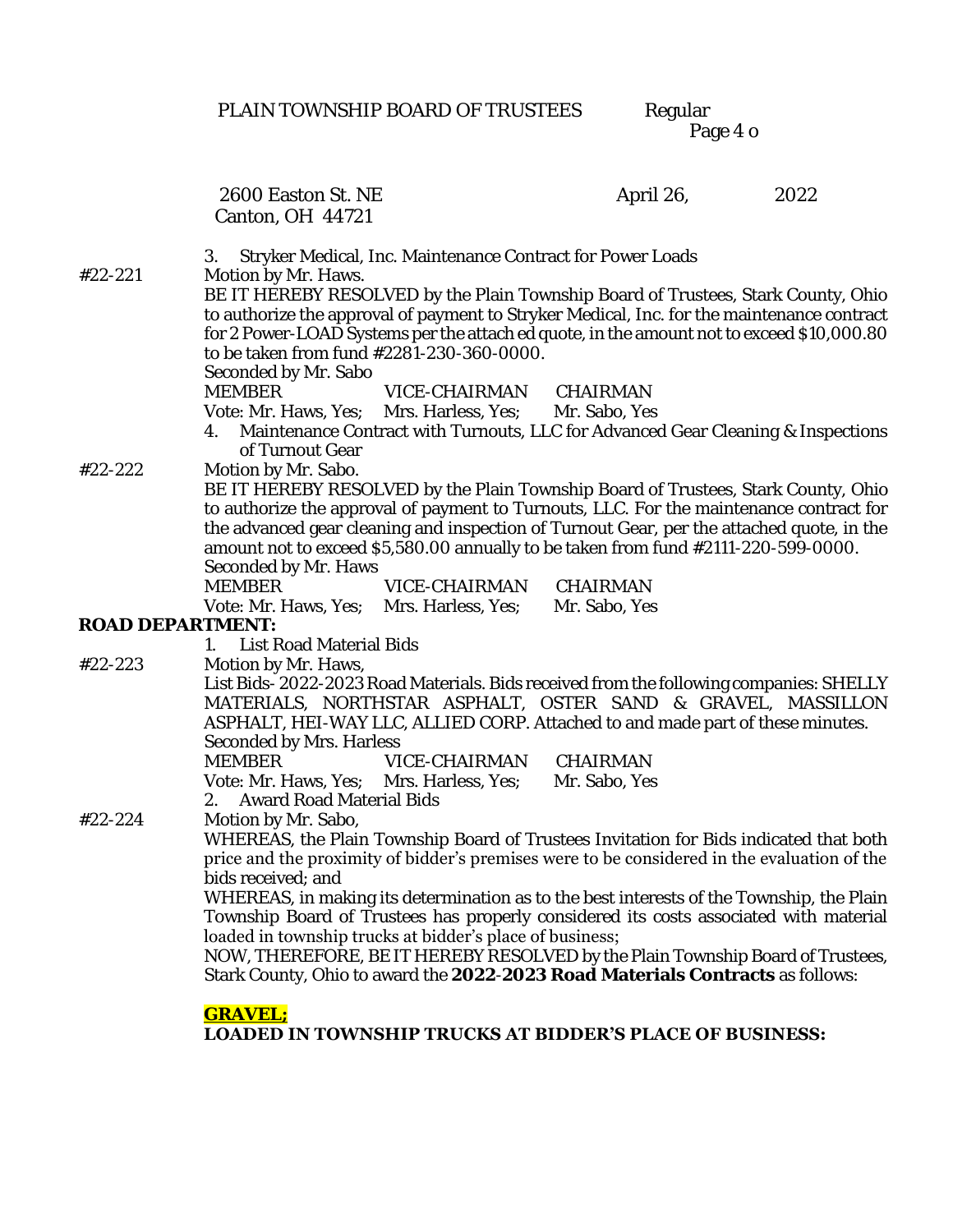Page 5 o

Canton, OH 44721

2600 Easton St. NE April 26, 2022

# **OSTER SAND & GRAVEL**

| Gravel #4     | \$19,00/ton |
|---------------|-------------|
| Gravel #57    | \$14.00/ton |
| Gravel $#310$ | \$7.50/ton  |

| Gravel #304 | \$13.00/ton |
|-------------|-------------|
| Grit #9     | \$8.50/ton  |

## **GRAVEL;**

**FOB PLAIN TOWNSHIP STOCKPILE:**

#### **OSTER SAND & GRAVEL**

| Gravel #4   | \$24.00/ton |
|-------------|-------------|
| Gravel #57  | \$19,00/ton |
| Gravel #310 | \$12.50/ton |
| Gravel #304 | \$18,00/ton |
| Grit #9     | \$13.50/ton |

#### **GRAVEL; LOADED IN TOWNSHIP TRUCKS AT BIDDER'S PLACE OF BUSINESS:**

#### **ALLIED CORP.**

| Gravel #1 & 2 | \$18.20/ton |
|---------------|-------------|
| Gravel #4     | \$22.50/ton |
| Gravel #57    | \$16.10/ton |
| Gravel #310   | \$7.25/ton  |
| Gravel #304   | \$15.15/ton |
| Grit #9       | \$6.30/ton  |

## **GRAVEL;**

**FOB PLAIN TOWNSHIP STOCKPILE:**

#### **ALLIED CORP.**

| Gravel $# 1 & 2$ | \$22.70/ton |
|------------------|-------------|
| Gravel #4        | \$27.00/ton |
| Gravel #57       | \$20.60/ton |
| Gravel #310      | \$11.75/ton |
| Gravel #304      | \$19.65/ton |
| Grit #9          | \$10.80/ton |

## **LIMESTONE;**

**LOADED IN TOWNSHIP TRUCKS AT BIDDER'S PLACE OF BUSINESS:**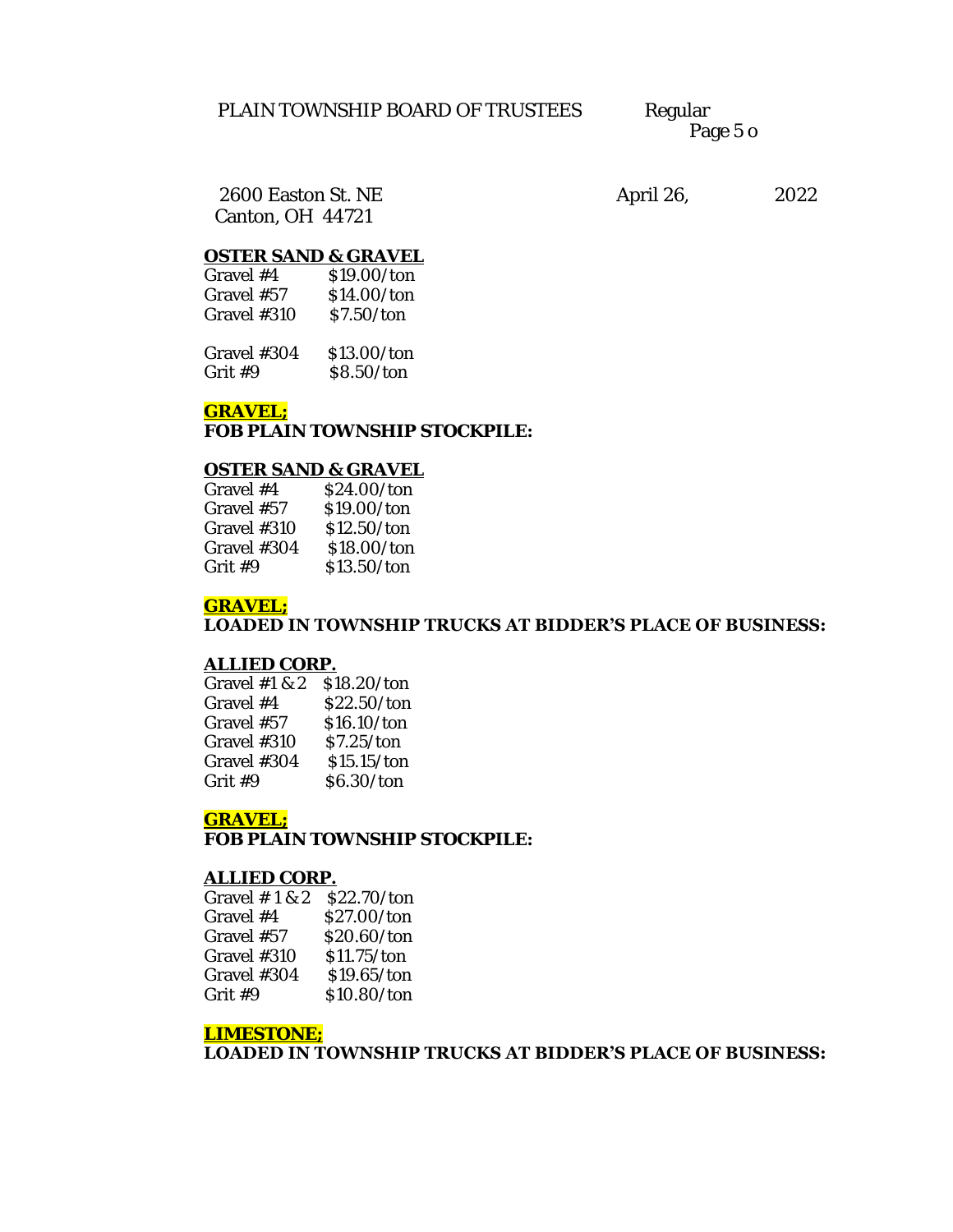Page 6 o

Canton, OH 44721

2600 Easton St. NE April 26, 2022

## **SHELLY MATERIALS**

| Limestone $#1$   | \$24.25/ton |
|------------------|-------------|
| Limestone $#4$   | \$26.40/ton |
| Limestone $#57$  | \$24.60/ton |
| Limestone #304   | \$23.45/ton |
| Limestone $#411$ | \$24.10/ton |
|                  |             |

#### **LIMESTONE;**

## **FOB PLAIN TOWNSHIP STOCKPILE:**

#### **SHELLY MATERIALS**

| Limestone $#1$   | \$29.30/ton |
|------------------|-------------|
| Limestone $#4$   | \$31.45/ton |
| Limestone $#57$  | \$29.65/ton |
| Limestone $#304$ | \$28.50/ton |
| Limestone #411   | \$29.15/ton |

## **LIMESTONE;**

**LOADED IN TOWNSHIP TRUCKS AT BIDDER'S PLACE OF BUSINESS:**

#### **OSTER SAND & GRAVEL**

| Limestone #1   | \$26.50/ton |
|----------------|-------------|
| Limestone #2   | \$26.50/ton |
| Limestone #4   | \$26.50/ton |
| Limestone #57  | \$26.50/ton |
| Limestone #304 | \$26.50/ton |
| Limestone #411 | \$26.50/ton |

## **LIMESTONE;**

**FOB PLAIN TOWNSHIP STOCKPILE:**

#### **OSTER SAND & GRAVEL**

| Limestone $#1$ | \$31.50/ton |
|----------------|-------------|
| Limestone #2   | \$31.50/ton |
| Limestone #4   | \$31.50/ton |
| Limestone #57  | \$31.50/ton |
| Limestone #304 | \$31.50/ton |
| Limestone #411 | \$31.50/ton |

#### **ASPHALTIC MATERIALS;**

**LOADED IN TOWNSHIP TRUCKS AT BIDDER'S PLACE OF BUSINESS:**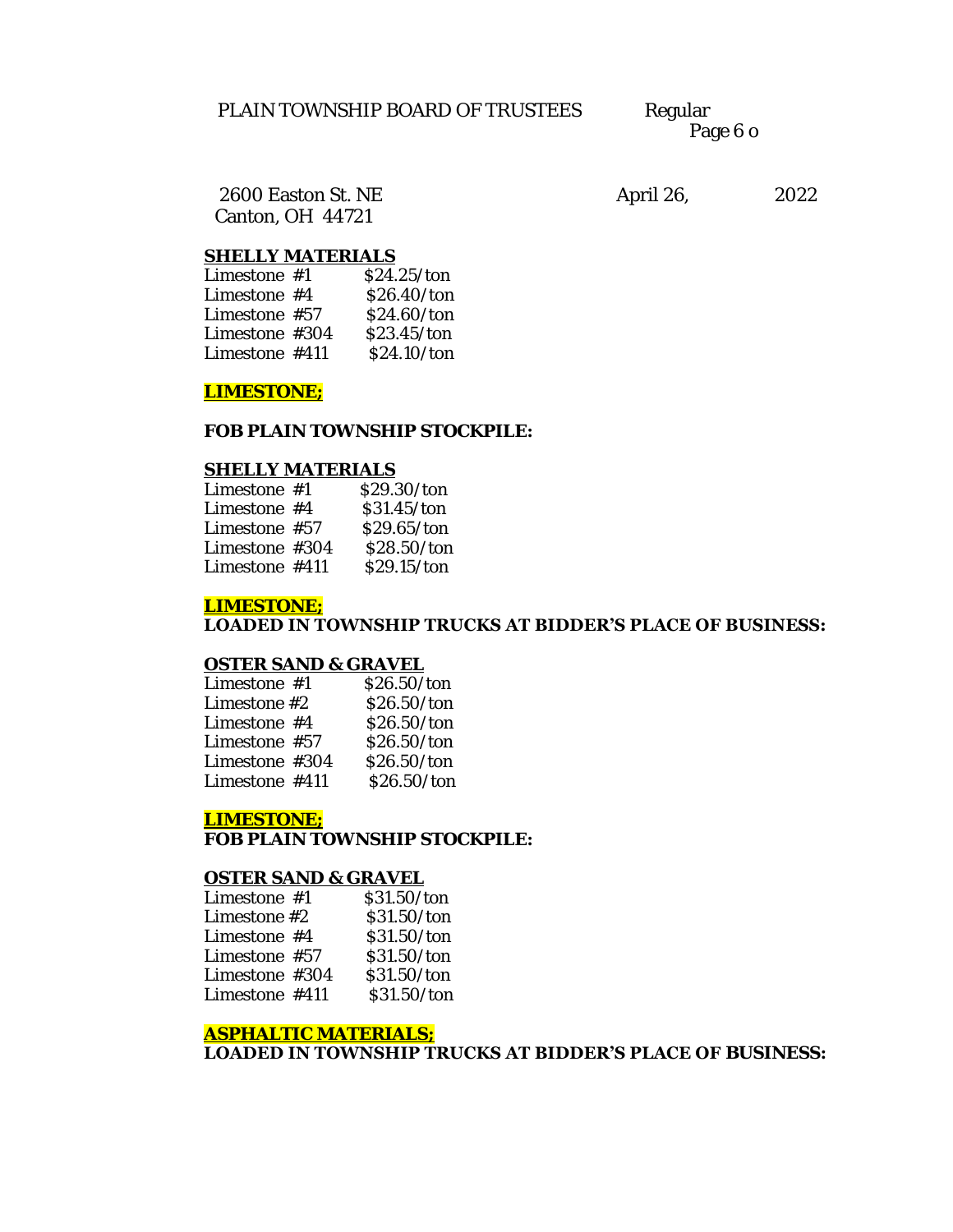Page 7 o

Canton, OH 44721

2600 Easton St. NE April 26, 2022

# **NORTHSTAR ASPHALT**

| \$61.25/ton |
|-------------|
| \$55.75/ton |
| \$48.75/ton |
|             |

#### **MASSILLON ASPHALT**

| Asphalt #448 I  | \$66.50/ton |
|-----------------|-------------|
| Asphalt #448 II | \$66.50/ton |
| Asphalt #301    | \$56.00/ton |

#### **HEI-WAY LLC.**

| Asphalt Cold Mix SS-921 | \$110.00/ton |
|-------------------------|--------------|
| HPM Mix                 | \$110.00/ton |

#### **ALLIED CORP.**

| Asphalt #448 l          | \$68.25/ton  |
|-------------------------|--------------|
| Asphalt #448 II         | \$60,00/ton  |
| Asphalt #301            | \$56.50/ton  |
| Asphalt Cold Mix SS-921 | \$135.00/ton |

Seconded by Mrs. Harless

| MEMBER                                  | VICE-CHAIRMAN | CHAIRMAN      |
|-----------------------------------------|---------------|---------------|
| Vote: Mr. Haws, Yes; Mrs. Harless, Yes; |               | Mr. Sabo, Yes |
| 3. Sign Road Material Contracts         |               |               |

#22-225 Motion by Mr. Haws.

WHEREAS, the Plain Township Board of Trustees has awarded a bid for 2022-2023 Road Materials Bids to: SHELLY MATERIALS, NORTHSTAR ASPHALT, OSTER SAND & GRAVEL, MASSILLON ASPHALT, HEI-WAY LLC, ALLIED CORP.

WHEREAS, contracts have been prepared according to the terms and conditions of the bid specifications for 2022-2023 Road Material Bids;

NOW, THEREFORE, BE IT HEREBY RESOLVED by the Plain Township Board of Trustees, Stark County, Ohio to authorize the execution of the contracts for 2022-2023 Road Material Bids, the language of which contracts is incorporated by reference as if fully rewritten herein; and

BE IT FURTHER RESOLVED by the Plain Township Board of Trustees to authorize payments to SHELLY MATERIALS, NORTHSTAR ASPHALT, OSTER SAND & GRAVEL, MASSILLON ASPHALT, HEI-WAY LLC, ALLIED CORP.

Upon satisfactory performance of the terms of this contract and according to the following schedule set forth therein.

Seconded by Mrs. Harless

| MEMBER                 | VICE-CHAIRMAN      | CHAIRMAN      |
|------------------------|--------------------|---------------|
| Vote: Mr. Haws. Yes: L | Mrs. Harless, Yes; | Mr. Sabo, Yes |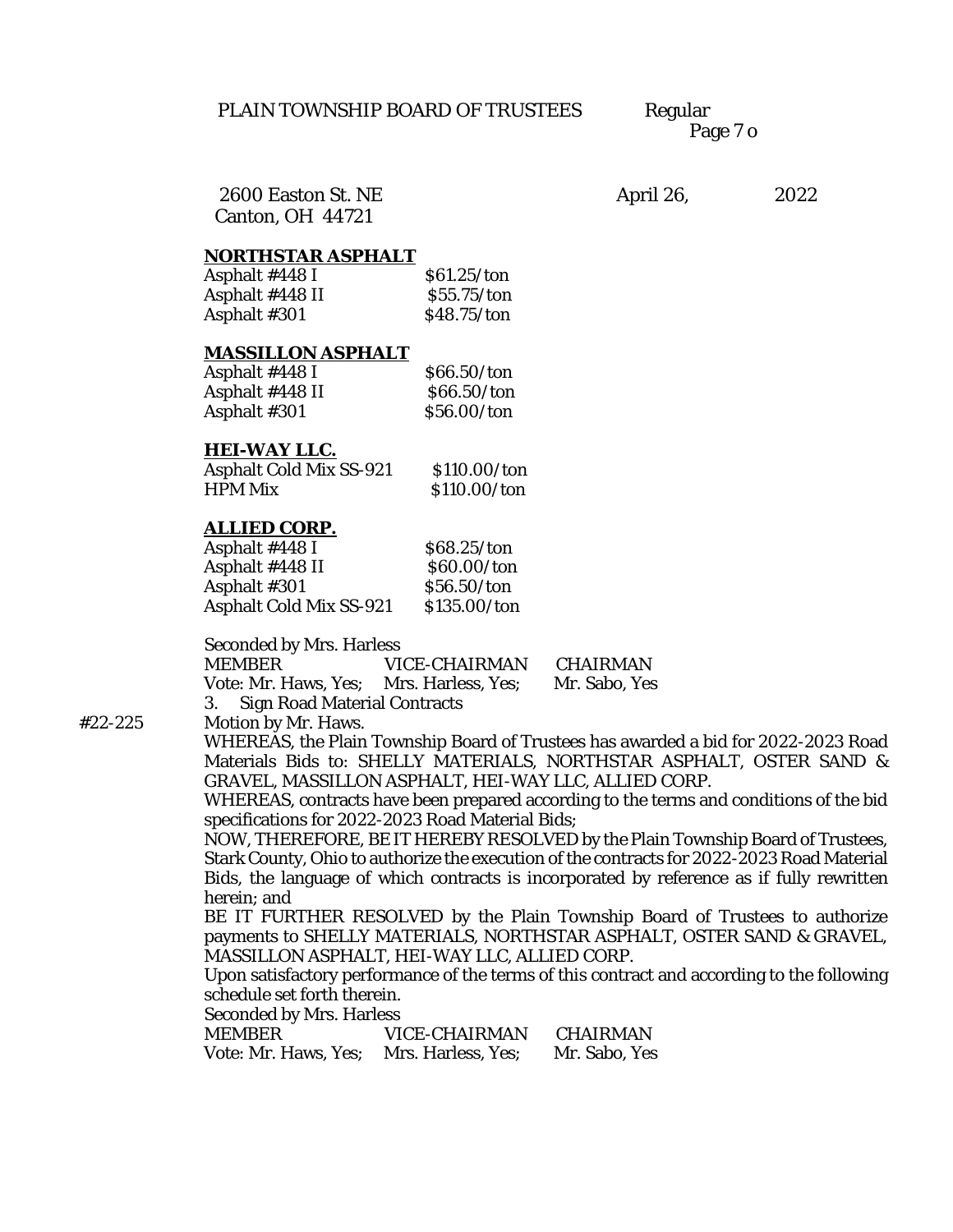# PLAIN TOWNSHIP BOARD OF TRUSTEES

Regular<br>Page 8 o

|                       | 2600 Easton St. NE                                                     |                                                           | April 26,                                                                                                                                                                       | 2022 |
|-----------------------|------------------------------------------------------------------------|-----------------------------------------------------------|---------------------------------------------------------------------------------------------------------------------------------------------------------------------------------|------|
|                       | Canton, OH 44721                                                       |                                                           |                                                                                                                                                                                 |      |
|                       | Advertise for Bids for Sewer and Vacuum Truck<br>4.                    |                                                           |                                                                                                                                                                                 |      |
| #22-226               | Motion by Mr. Haws.                                                    |                                                           |                                                                                                                                                                                 |      |
|                       |                                                                        |                                                           | BE IT HEREBY RESOLVED, by the Plain Township Board of Trustees, Stark County,                                                                                                   |      |
|                       |                                                                        |                                                           | Ohio, to direct the Plain Township Highway Superintendent to place an advertisement for<br>bids for the purchase of a Heavy Duty Combination Sewer and Vacuum Truck, in a       |      |
|                       |                                                                        |                                                           | newspaper published in Stark County and of general circulation in the township, on April                                                                                        |      |
|                       |                                                                        |                                                           | 28 <sup>th</sup> , and May 5 <sup>th</sup> , 2022, in the Repository, with bids to be received on the day of May 12 <sup>th</sup> ,                                             |      |
|                       | 2022, by 12:30 p.m.                                                    |                                                           |                                                                                                                                                                                 |      |
|                       | Seconded by Mrs. Harless                                               |                                                           |                                                                                                                                                                                 |      |
|                       | <b>MEMBER</b><br>Vote: Mr. Haws, Yes; Mrs. Harless, Yes; Mr. Sabo, Yes | VICE-CHAIRMAN CHAIRMAN                                    |                                                                                                                                                                                 |      |
|                       |                                                                        |                                                           | 5. Authorize OHM to Apply for Funding from OPWC in the Orion Project                                                                                                            |      |
| #22-227               | Motion by Mr. Haws.                                                    |                                                           |                                                                                                                                                                                 |      |
|                       |                                                                        |                                                           | BE IT HEREBY RESOLVED by the Plain Township Board of Trustees, Stark County, Ohio,                                                                                              |      |
|                       |                                                                        |                                                           | to authorize OHM Advisors to make application, on behalf of Plain Township, to the                                                                                              |      |
|                       |                                                                        |                                                           | OPWC (Ohio Public Work Commission) to assist in the funding of the Orion St. N.W.                                                                                               |      |
|                       |                                                                        |                                                           | Storm Sewer Outlet Project. The infrastructure improvement herein above described is<br>considered to be a priority need for the community and is a qualified project under the |      |
|                       | OPWC programs.                                                         |                                                           |                                                                                                                                                                                 |      |
|                       | Seconded by Mrs. Harless                                               |                                                           |                                                                                                                                                                                 |      |
|                       | <b>MEMBER</b>                                                          | VICE-CHAIRMAN CHAIRMAN                                    |                                                                                                                                                                                 |      |
|                       | Vote: Mr. Haws, Yes; Mrs. Harless, Yes;                                |                                                           | Mr. Sabo, Yes                                                                                                                                                                   |      |
| ZONING DEPARTMENT:    | 6. 2021/2022 Winter Totals                                             |                                                           |                                                                                                                                                                                 |      |
|                       |                                                                        | Resolution to set date to hear #580-22 Short Term Rentals |                                                                                                                                                                                 |      |
| #22-228               | Motion by Mr. Haws,                                                    |                                                           |                                                                                                                                                                                 |      |
|                       |                                                                        |                                                           | BE IT HEREBY RESOLVED by the Plain Township Board of Trustees, Stark County, Ohio                                                                                               |      |
|                       |                                                                        |                                                           | to set a date for a hearing to discuss #580-22 Short-Term Rentals. The hearing will take                                                                                        |      |
|                       | place at a Trustee meeting on Tuesday May 10, 2022, at 6:15 pm.        |                                                           |                                                                                                                                                                                 |      |
|                       | Seconded by Mr. Sabo<br><b>MEMBER</b>                                  | VICE-CHAIRMAN                                             | CHAIRMAN                                                                                                                                                                        |      |
|                       | Vote: Mr. Haws, Yes; Mrs. Harless, Yes; Mr. Sabo, Yes                  |                                                           |                                                                                                                                                                                 |      |
| PARKS:                |                                                                        |                                                           |                                                                                                                                                                                 |      |
| LAW DIRECTOR:         |                                                                        |                                                           |                                                                                                                                                                                 |      |
| COMMUNICATIONS:       |                                                                        |                                                           |                                                                                                                                                                                 |      |
| <b>PUBLIC SPEAKS:</b> |                                                                        |                                                           |                                                                                                                                                                                 |      |
|                       |                                                                        |                                                           | Rocio Ann Strohmeyer - 2504 Clarendon Ave NW, Tracey Rohr - 2514 Clarendon Ave NW,<br>Michael Adams 2135 Clarendon Ave NW, Vic & Diana Impagliozza - 2205 Clarendon Ave.        |      |
|                       |                                                                        |                                                           | NW, discussed the amount of construction traffic and regular traffic speeding down                                                                                              |      |
|                       |                                                                        |                                                           | Clarendon Ave. Concerned with Safety of the children. The Sheriff Department will                                                                                               |      |
|                       | increase patrolling in that area.                                      |                                                           |                                                                                                                                                                                 |      |
|                       | <b>CONCERNS OF TRUSTEES: None</b><br>CONCERNS OF FISCAL OFFICER: None  |                                                           |                                                                                                                                                                                 |      |
|                       |                                                                        |                                                           |                                                                                                                                                                                 |      |